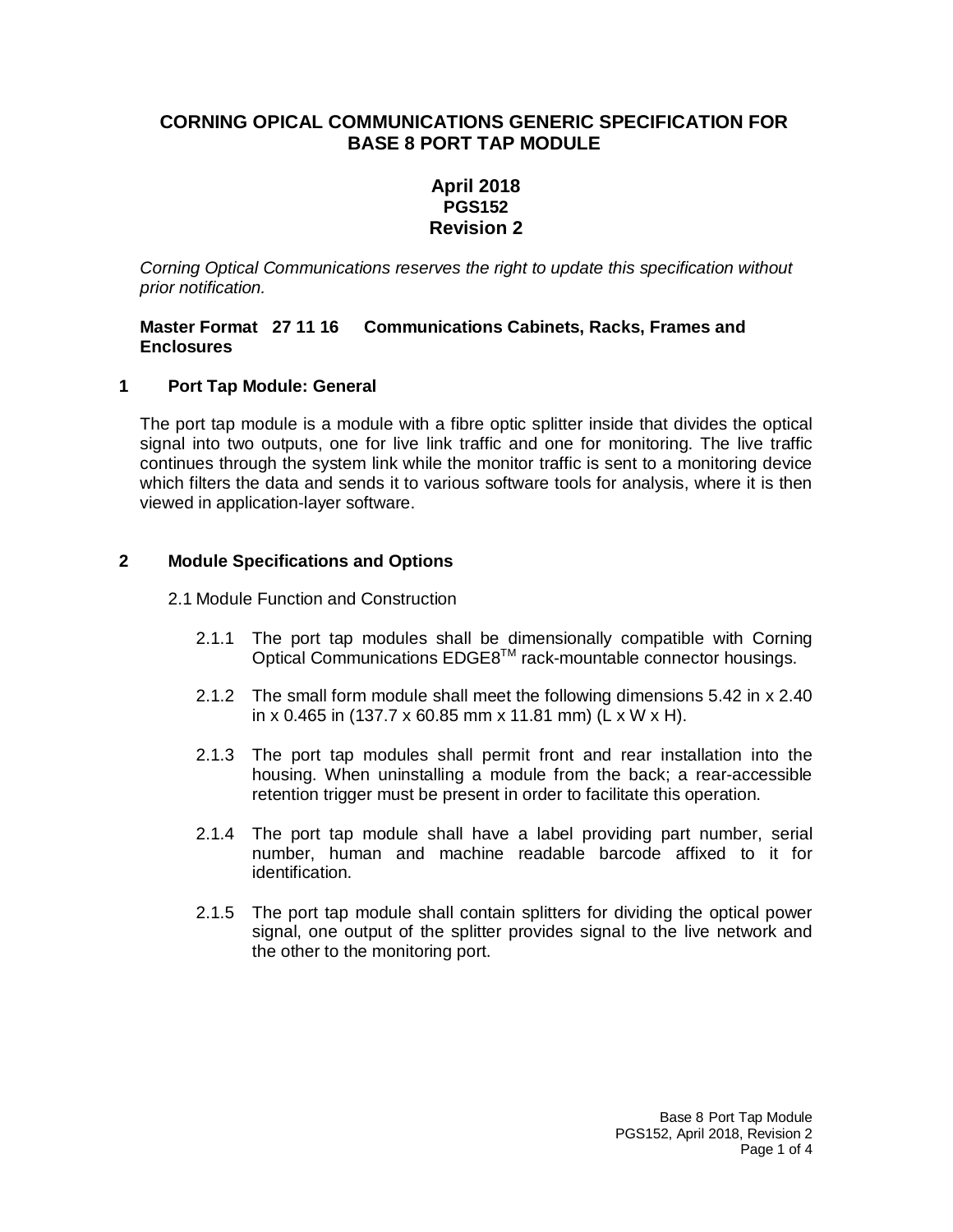- 2.1.6 The port tap module shall be available in three configurations:
	- 2.1.6.1 Configuration A The port tap module shall provide connectivity for LC connectors entering at the front, having two live LC ports providing connectivity to the live network and one LC tap port providing connectivity to the monitoring devices. The LC ports shall be constructed with LC shuttered – adapter.
	- 2.1.6.2 Configuration B The port tap module shall support two  $MTP^*$ connectors entering the back of the module and four LC adapters in the front. One MTP port provides connectivity to the live network link, and the other MTP provides connectivity to monitoring devices. The front of the module shall provide LC shuttered-adapter connectivity to the live network.
	- 2.1.6.3 Configuration C The port tap module shall support one live MTP connector entering the back of the module and another live MTP connector entering at the font of the module providing connectivity to the live network link. The module shall also have an MTP port located at the front or the back of the module providing connectivity to monitoring devices.

#### 2.2 **Module Connectivity**

- 2.2.1 Cable assemblies within modules shall be terminated with  $MTP^{\circledast}$  pinned and non-pinned connectors or LC connectors.
- 2.2.2 Multimode port tap modules shall be constructed using thin-film splitter technology. The single-mode splitters shall use bi-conical taper splitter technology to ensure optimal performance of the module. The splitter shall be qualified to the environmental and mechanical test as defined in Telcordia GR1209/1221-CORE)
- 2.2.3 The adapter sleeves shall be color coded as indicated in Table 1.
- 2.2.4 The tap modules utilizing LC connectivity shall have a self-retracting LC shutter adapter mechanism that allows a single hand operation. The shuttered adapter shall be VFL compatible. The LC adapter sleeves shall be color coded as indicated in Table 1.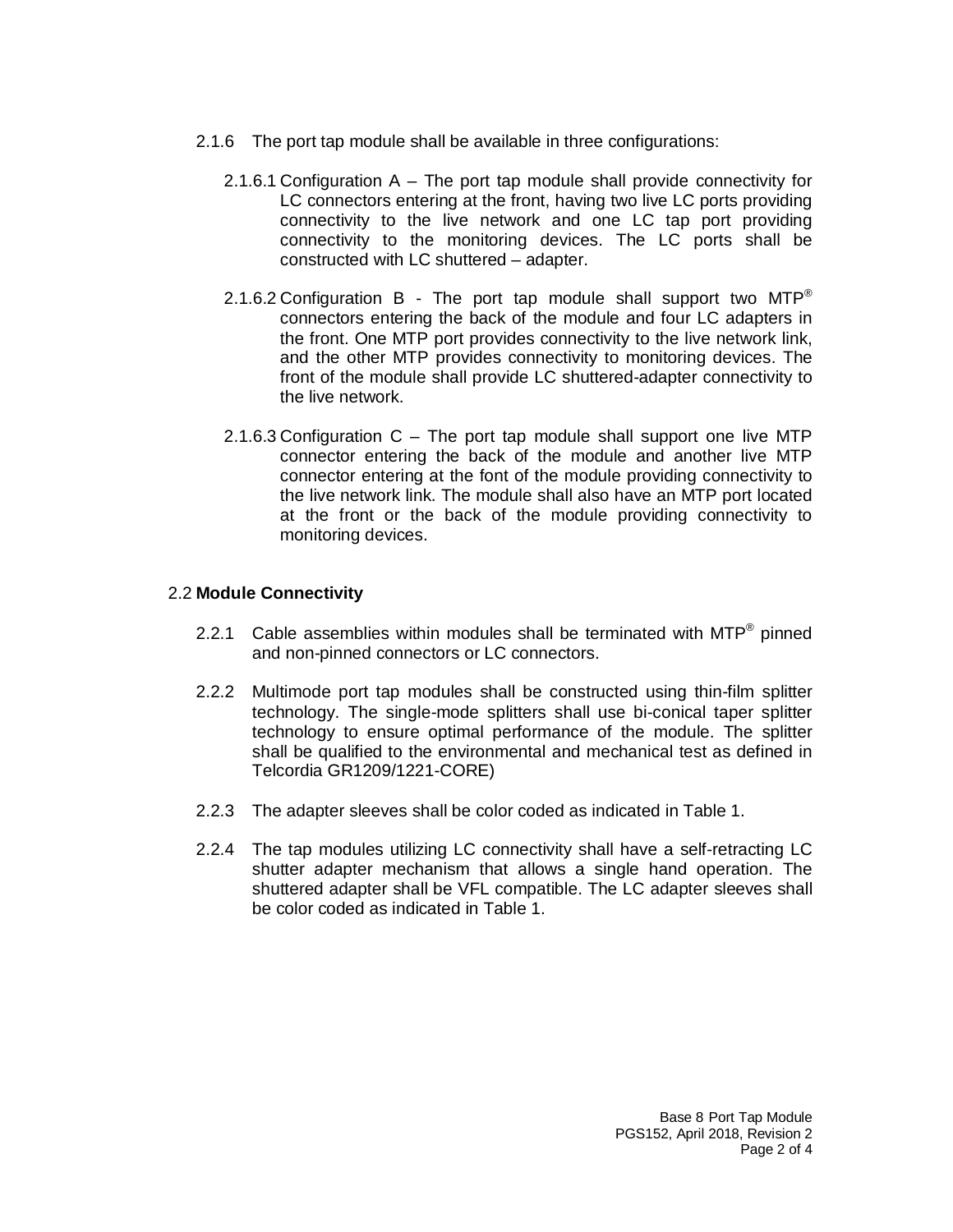- 2.3 Module Fiber Types, Optical Specifications, and Component Loss Specifications
	- 2.3.1 Completed module assembly shall meet the specifications of TIA 568 C.3 for New Product IL, Low temperature, Temperature Life and Humidity Aging. The completed module assembly shall also meet Vibration specification per GR-326.
	- 2.3.2 Splitter devices in the port tap module shall meet specification of TELCORDIA GR-1209/1221-CORE.
	- 2.3.3 Available fiber types and their optical performance specifications shall be as indicated in Table 1.

Table 1: Modules - Available Fiber Types, Optical Specifications, Component Loss Specifications, and Adapter Colors.

| Property                                                                                             | OM <sub>4</sub><br>Ultra-Bendable<br>50 µm Multimode<br>$(850/1300 \; nm)$ | OS <sub>2</sub><br>Bend-Improved<br>Single-Mode<br>(1310/1550 nm) |  |
|------------------------------------------------------------------------------------------------------|----------------------------------------------------------------------------|-------------------------------------------------------------------|--|
| Fiber Attenuation, max (dB/km)                                                                       | 2.8/1.0                                                                    | 0.4/0.3                                                           |  |
| Minimum Over Filled Launch (OFL)<br>Bandwidth (MHz*km) <sup>(1)</sup>                                | 3500/500                                                                   | $-/-$                                                             |  |
| Minimum Effective Modal<br>Bandwidth (EMB) (MHz*km) <sup>(2)</sup>                                   | 4700/-                                                                     | $-/-$                                                             |  |
| $MTP^*$ mated pair max loss $(dB)^{(3)}$                                                             | 0.25                                                                       | 0.35                                                              |  |
| LC mated pair max loss $(dB)^{(3)}$                                                                  | 0.10                                                                       | 0.25                                                              |  |
| Splitter 50/50 max loss (dB)                                                                         | 3.50                                                                       | 3.50                                                              |  |
| Splitter 70/30 (Live/Tap) max loss (dB)                                                              | 2.40/5.80                                                                  | 2.10/5.80                                                         |  |
| Splitter 80/20 (Live/Tap) max loss (dB)                                                              | 1.30/7.30                                                                  | 1.30/7.80                                                         |  |
| Splitter 90/10 (Live/Tap) max loss (dB)                                                              | N/A                                                                        | 0.70/11.80                                                        |  |
| Adapter Color:<br><b>LC Live Port</b><br>MTP <sup>®</sup> Live Port<br>MTP <sup>®</sup> /LC Tap Port | Aqua<br>Aqua<br>Red                                                        | <b>Blue</b><br><b>Black</b><br>Red                                |  |

Note (1): As predicted by RML BW, per TIA/EIA 455-204 and IEC 60793-1-41, *for intermediate performance laser based systems* (up to 1 Gb/s).

- Note (2): As predicted by minEMBc, per TIA/EIA 455-220 and IEC 60793-1-49 for *high performance laserbased systems* (up to 10 Gb/s).
- Note (3): Insertion loss specifications when mated to other system components of a like performance specification